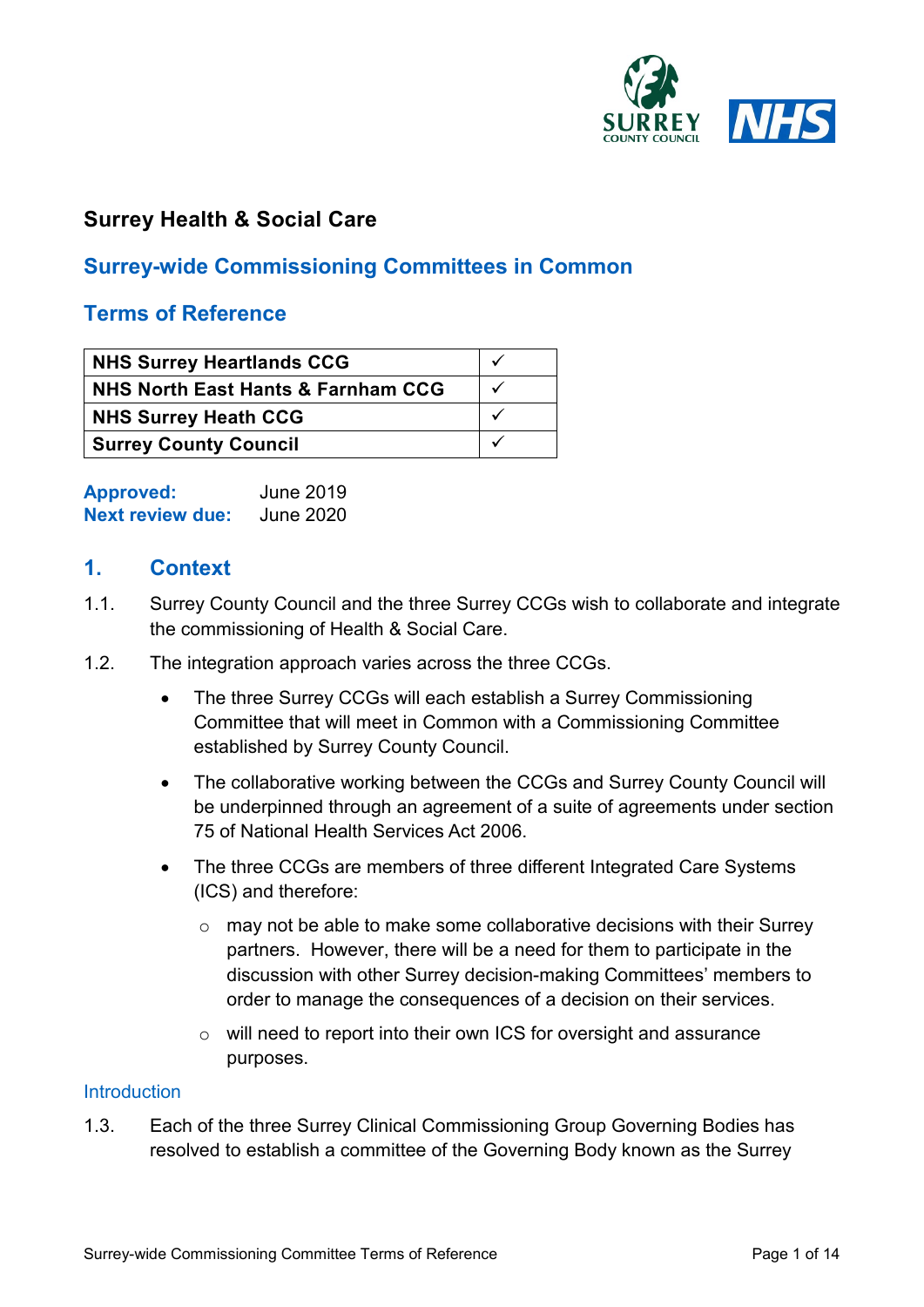Commissioning Committee ('the Committee') in accordance with Schedule 1A of the National Health Service Act 2006 (as amended) ("the NHS Act").

- 1.4. The Committee is established in accordance with each of the CCG's constitution and, where agreed, any delegation of functions from NHS England (also known as 'the NHS Commissioning Board' or the 'Board' under section 13Z of the NHS Act). These terms of reference set out the membership, remit, responsibilities and reporting arrangements of the Committee and shall have effect as if incorporated into the CCG's constitution.
- 1.5. Under Section 9E of the Local Government Act 2000 the Leader of a local authority operating executive governance arrangements, such as Surrey, may determine to whom executive functions are delegated. Such delegation of functions may be made to a number of defined groups, including a sub-committee of the executive. So long as that sub-committee meets the general local government requirements for taking decisions, it may meet in any location to transact its business. Surrey County Leader will establish committee called the "Surrey Commissioning Committee" and delegate to it the decision-making of Surrey County Council healthrelated commissioning functions.
- 1.6. The Committee will meet "in common" with one or more of the other Surrey CCGs, an equivalent Surrey County Council Commissioning Committee and an NHSE Officer. (The Committee may meet individually where there is a matter that is only relevant to a single organisation.)

### **2. Purpose & Objectives**

- 2.1. The Committee exercises oversight for health and social care commissioning across Surrey including any responsibilities delegated to it from local and national partners. The Committee will be outcomes led, taking into account best clinical & social care practice and the views of the citizens of Surrey.
- 2.2. The Committee is:
	- A forum for bringing together representatives from the County Council, the three Surrey Clinical Commissioning Groups and NHS England to develop and discuss proposals and make aligned decisions relating to the commissioning of Surrey health and social care services.
	- Responsible for taking commissioning decisions within the scope/ set of functions delegated to it by local/ national partners.
- 2.3. The Committee will operate in line with the principles, vision and objectives set out in:
	- The Surrey Joint Health & Well-being Strategy;
	- Surrey Heartlands Devolution Trilateral Agreement (the "Surrey Heartlands Vision").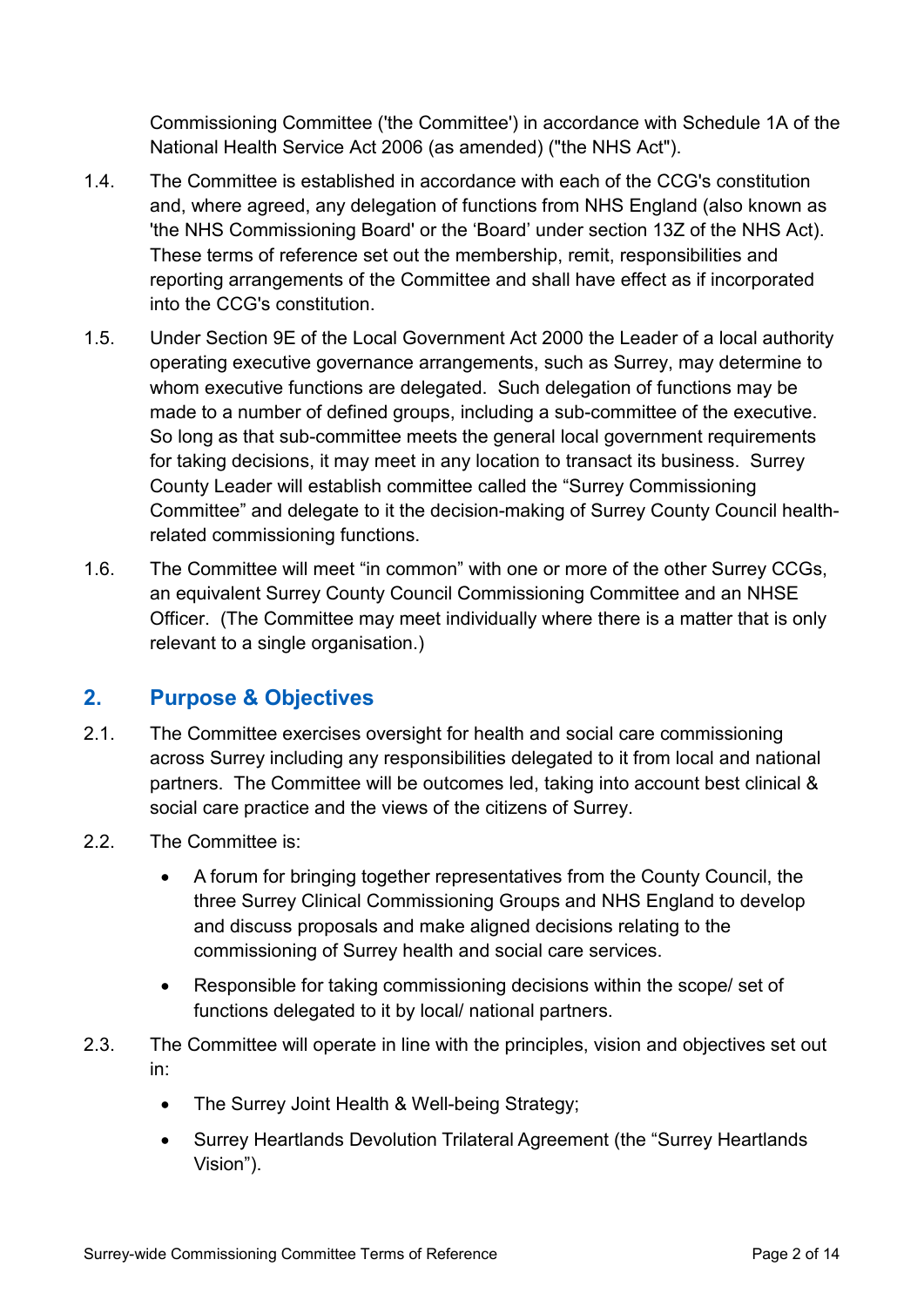- 2.4. The Committee will make health & care commissioning decisions for Surrey residents.
	- In developing the scheme of delegation (including any functions delegated to Surrey CCGs by national partners), the Committee will pay due regard to the principle of subsidiarity to ensure that decision making authority is delegated to the most appropriate level.
- 2.5. The Committee may only make decisions that the Governing Body / Surrey County Council Cabinet has delegated to it (listed in [Annex 1\)](#page-3-0). The Committee may enter into discussions with other committees that are making a decision for services that have not been delegated to it. This allows the Committee to be informed and inform the other committees of the impact of their decisions on the Committee.

## **3. Accountability/ Delegated Authority**

- 3.1. The Committee is accountable to the Governing Body/ Surrey County Council Cabinet.
- 3.2. The minutes of Committee meetings shall be formally recorded and submitted to the Governing Body/ Surrey County Council Cabinet. The Chair shall draw to the attention of the Governing Body/ Surrey County Council Cabinet any issues that require consideration or require executive action. (For clarity – Any minutes from the confidential part of a meeting (Part II) will be considered in the Part II Governing Body / Surrey County Council Cabinet meeting.)
- 3.3. The Committee also reports strategic or "at scale" decisions to the relevant Integrated System Board and Integrated care partnerships for delivery.
- 3.4. Where a "Committees in Common" meeting arrangement is used, the minutes will be written as if only the Committee met**[1](#page-2-0)**.
- 3.5. The Committee is authorised by the Governing Body/ Surrey County Council Cabinet to investigate any activity within these terms of reference. It is authorised to seek any information it requires from any member, officer or employee who are directed to co-operate with any request made by the Committee. The Committee is authorised by the Governing Body/ Surrey County Council Cabinet to obtain outside legal or other independent professional advice and to secure the attendance of other individuals with relevant experience and expertise if it considers necessary.
- 3.6. The Committee makes strategic or "at scale" decisions and reports these to various local forums, e.g. Integrated Care Organisations for delivery or influencing local commissioning. This is in addition to reporting to the Governing Body/ Surrey County Council Cabinet.

<span id="page-2-0"></span><sup>&</sup>lt;sup>1</sup> The minutes will be usually written generically e.g. "The Committee agreed that" and therefore identical for all the committees meeting in common. The start of the minutes will have a Header denoting the name of each Committee participating in the meeting in common.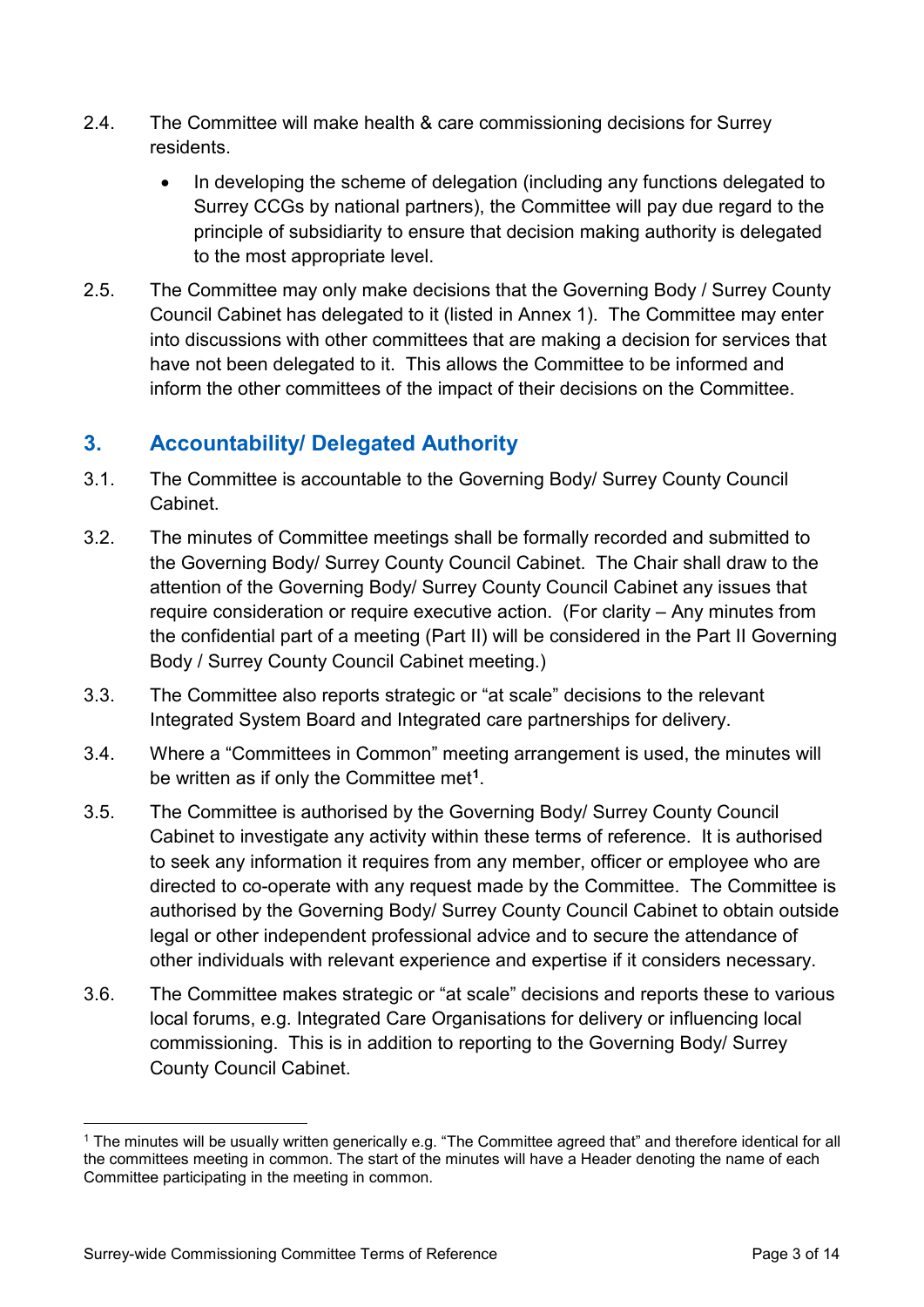- 3.7. There is a three stage mechanism for delegating decisions to the Surrey Commissioning Committee:
	- **a) Enable Delegation to the Surrey Commissioning Committee** The Governing Body / Surrey County Council Cabinet decides to delegate the preparation of a list of collaborative decisions to their executive and that the decisions for these are delegated to the Surrey Commissioning Committee.
	- **b) Describe the Scope of the Surrey Commissioning Committee** The Surrey Commissioning Committee advises its parent bodies the scope of services that are suitable for collaborative commissioning and adds these as at [Annex 1](#page-3-0) to these Terms of Reference.
	- **c) Delegation of Decisions to the Surrey Commissioning Committee** The executive of each participating organisation decides what in-scope decisions it will delegate to Surrey Commissioning Committee. The individual organisation's list is approved by its Governing Body / Surrey County Council Cabinet and added to Annex 1.

### <span id="page-3-0"></span>**4. Sub Committees & Delegation**

4.1. The Committee may delegate tasks to such individuals, sub-committees or third parties as it shall see fit, provided that any such delegations are consistent with the parties' relevant governance arrangements, are recorded in a scheme of delegation, are governed by terms of reference as appropriate and reflect appropriate arrangements for the management of conflicts of interest.

### **5. Responsibilities**

- 5.1. Subject always to the Surrey Health & Care Vision, the key responsibilities of the Committee are:
	- To develop and agree the mechanism and protocol to determine what should be commissioned at a Surrey or CCG level, subject to agreement by the relevant partners;
	- To exercise oversight of the commissioning of health and social care services for the people of Surrey;
	- To develop proposals for policies and / or agree the principles for the procurement of and/or the award of contracts to deliver health and social care services in Surrey;
	- To agree the overall principles for the allocation of resources across Surrey;
	- To review and pay due regard to the outcome of any consultations in relation to proposed significant services changes;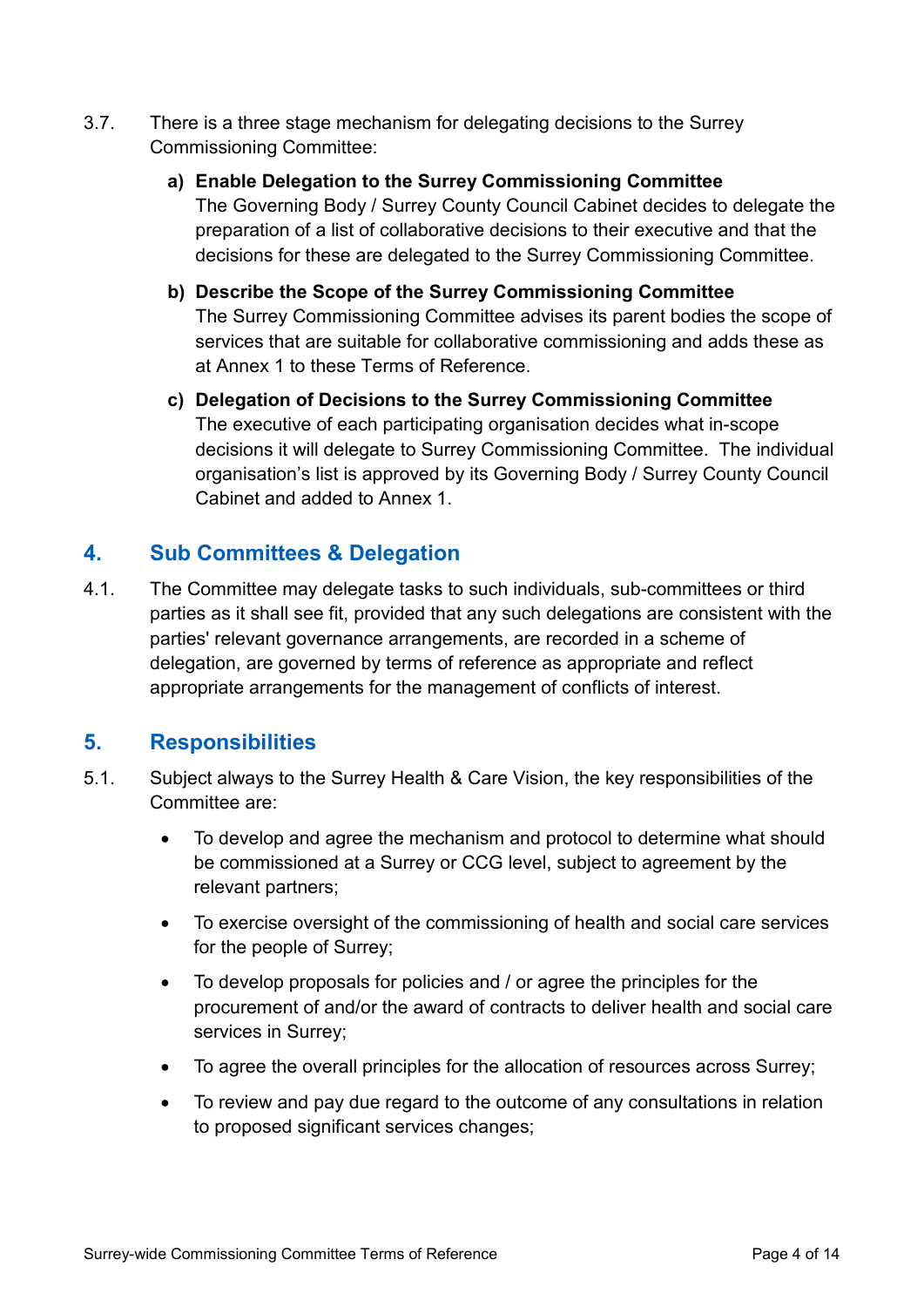- To ensure decisions are taken and resources allocated to give the best value for money/ outcomes for residents;
- To define (and rationalise where required) the supporting governance arrangements for the Committee particularly where it meets "in common".
- 5.2. As set out in the Surrey Heartlands Investment Framework, the Committee may receive delegated responsibility to enable the application and approval of transformation funds across Surrey:
	- Formally deciding on opportunities to prioritise and case for change;
	- Formally deciding on the approval of Level 3 investments.

### **6. Membership**

- 6.1. The membership of the Committee is described in [Annex 2.](#page-5-0)
- 6.2. The membership must be sufficient for the Committee to make decisions that have been delegated to it. The membership may be different to the partner organisations participating in the "in common" meeting. Each organisation will recognise the need of establishing a functional "in common" meeting.
- 6.3. Appointment of Members:
	- The members of the Committee shall be appointed with approval from the Governing Body/ Surrey County Council Cabinet.
	- There shall be no bar to a particularly valued member returning to the Committee if a vacancy occurs in future years.
- 6.4. Members of the Committee should aim to attend all scheduled meetings. The Chair of the Committee will review with the Chair of the Governing Body/ Surrey County Council Cabinet any circumstances in which a Member's attendance falls below 75% attendance.

### **7. Co-opted members/ deputies/ attendees**

- 7.1. Committee members may nominate a suitable deputy when necessary and subject to the approval of the Chair. All deputies should be fully briefed and the secretariat informed of any agreement to deputise so that quoracy can be maintained.
- 7.2. No person attending the meeting in one role can additionally act on behalf of another person as their deputy. A member may attend a meeting and simultaneously be a member or a deputy for a member of another meeting that is meeting "in common".
- 7.3. People from a range of areas may be invited to attend based on the needs of the agenda.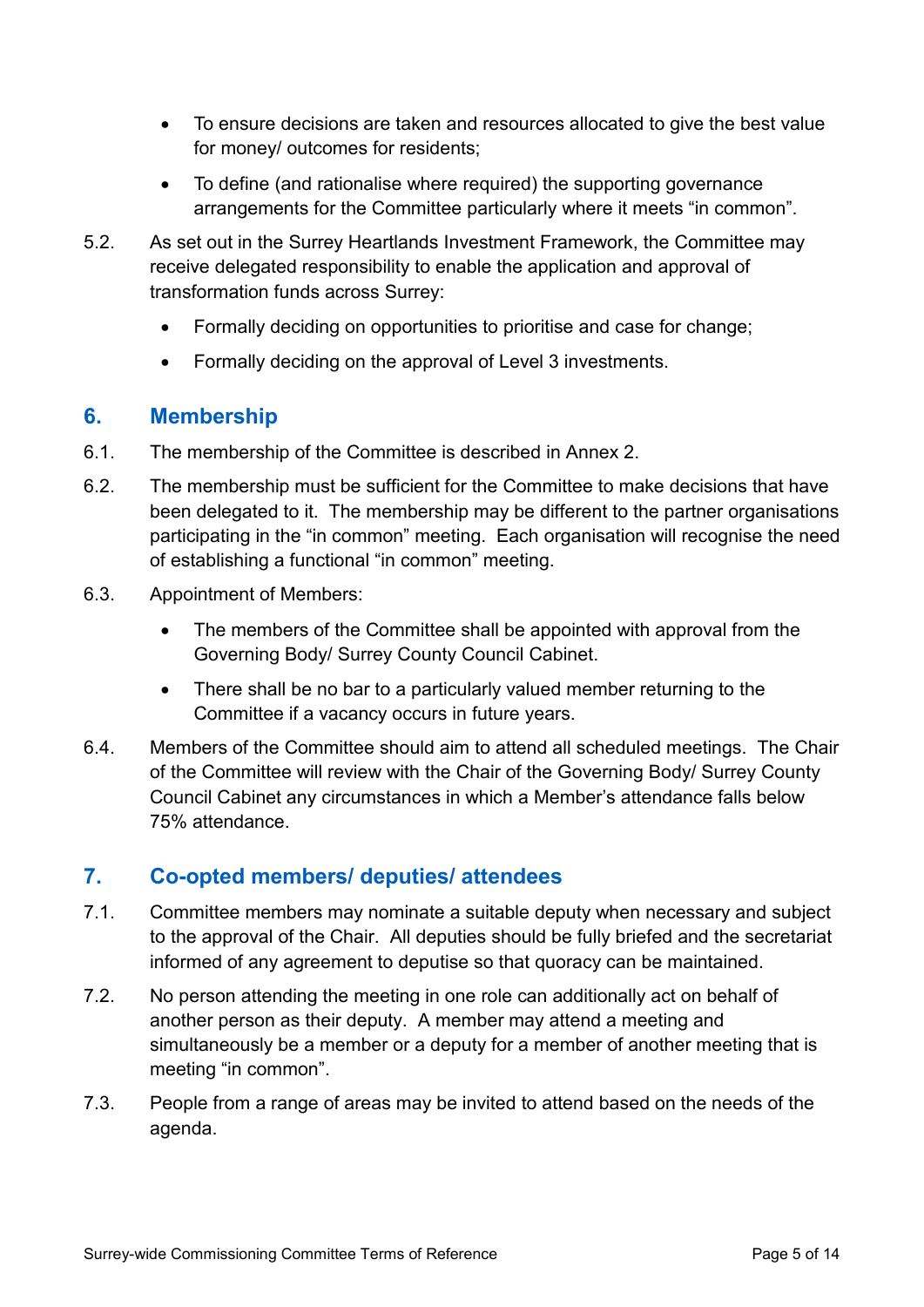### **8. The Convener – (Committees in Common)**

- 8.1. Where the Committee is using the "Committees in Common" meeting approach, the participating Chairs will either select:
	- a "Convener" from amongst themselves; or
	- an independent individual to be the "Convener".
- 8.2. All the participating Committees will agree to allow the selected Convener to Chair the committees in common meeting.
- 8.3. The Convener will rotate amongst the participating Chairs, although there may be occasions when the business will indicate which of the Chairs would be most appropriate to be the Convener.

#### **9. Quorum**

- <span id="page-5-0"></span>9.1. The quorum for the Committee is described in [Annex 2.](#page-5-0)
- 9.2. The quorum may be different to the partner organisations participating in the "in common" meeting.
- 9.3. The Convener will ask each of the participating Chairs to decide if the meeting is quorate after any actions have been taken to manage any declared conflicts of interest.
- 9.4. Nominated deputies attending Committee meetings, on behalf of substantive members, will count towards quorum.
- 9.5. If a meeting is not quorate, the Convener may adjourn the meeting to permit the appointment or co-option of additional members if necessary. The Committee Chair will have the final decision as to their suitability.
- 9.6. Any decisions put to a vote at a Committee meeting shall be determined by a majority of the votes of members present. (For clarity: members may be physically attending the meeting or participating by an agreed telecommunications link). In the case of an equal vote, the Chair shall have a second and casting vote. The Chair will declare the result of the vote.

### **10. Meetings**

- 10.1. The Committee will meet formally on a quarterly basis and have an annual rolling programme of meeting dates and agenda items.
- 10.2. In addition to the above formal meetings, the Committee will meet informally in private for development sessions/ seminars.
- 10.3. The Committee will operate in accordance with the CCGs'/ Surrey County Council's Standing Orders.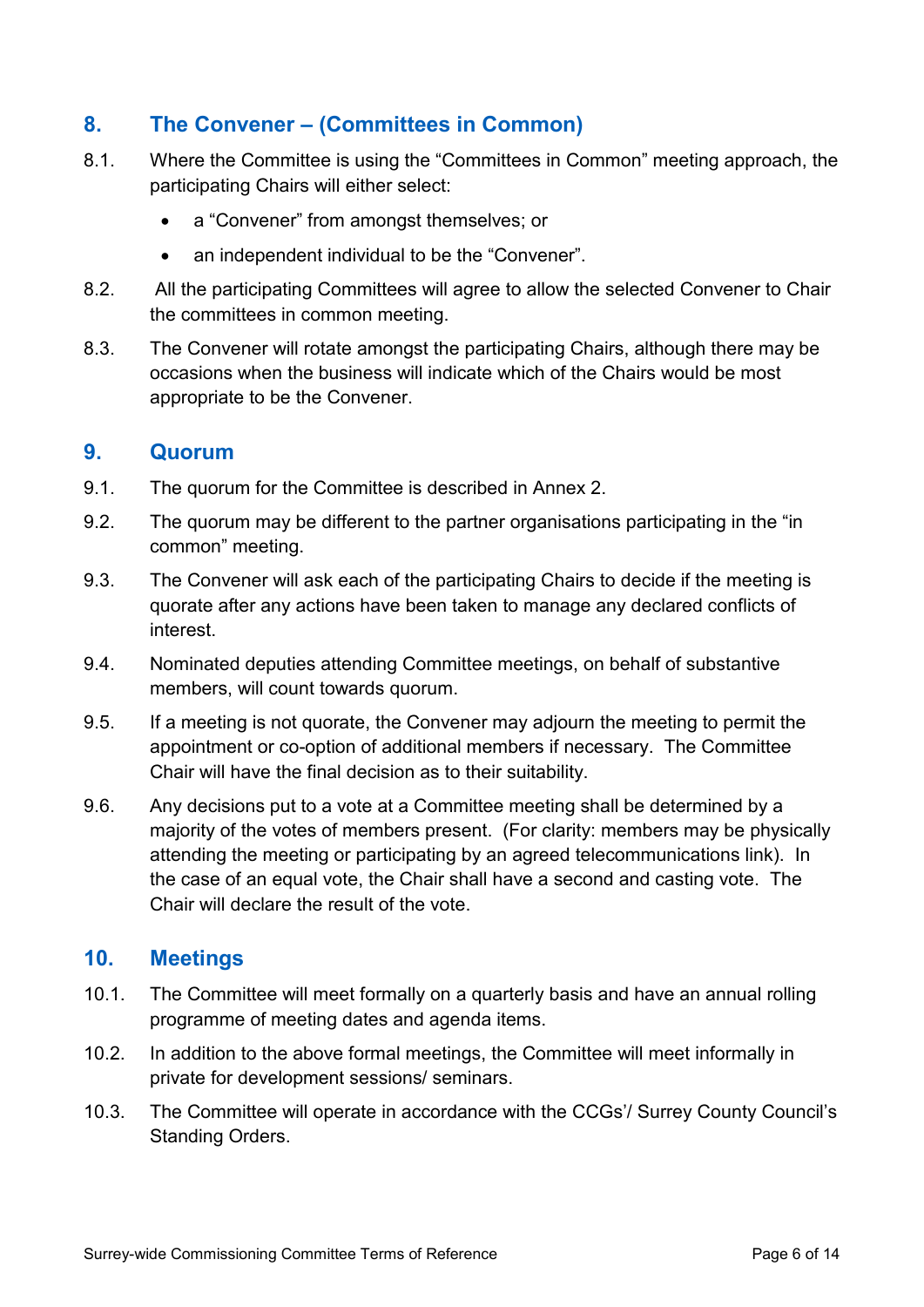- 10.4. The CCGs'/ Surrey County Council's Corporate Office will be responsible for ensuring administrative support to each Committee.
- 10.5. The Surrey Heartlands' CCGs Governance Team will administer all meetings held "in Common". This will include:
	- Giving notice of meetings (including, when the Chair of the Committee deems it necessary in light of the urgent circumstances, calling a meeting at short notice);
	- Issuing an agenda and supporting papers to each member and attendee no later than 5 days before the date of the meeting;
	- Ensuring an accurate record (minutes) of the meeting.
- 10.6. The Committee will meet in public and agendas and papers will be published at least seven working days in advance of the meeting except where confidential or sensitive information is likely to be disclosed. This may include:
	- information given to any of the partners in confidence;
	- information about an individual that it would be a breach of the Data Protection Act to disclose; or
	- information the disclosure of which could prejudice the commercial interests of any of the partners or third parties.
- 10.7. Meetings may be held by conference call or by electronic means, so long as the technology provides live and uninterrupted conferencing facilities.
- 10.8. With the agreement of the Chair and by exception, one or more Members of the Committee may participate in meetings in person or virtually by using video or telephone or web link or other live and uninterrupted conferencing facilities.
- 10.9. An extra meeting of the Committee can be called at the request of the Chair.
- 10.10. Where an extra meeting needs to be scheduled, every endeavour will be made to give at least 10 working days' notice. Notification will be given by email.
- 10.11. The Committee may resolve to exclude the public from a meeting that is open to the public (whether during the whole or part of the proceedings) whenever publicity would be prejudicial to the public interest by reason of the confidential nature of the business to be transacted or for other special reasons stated in the resolution and arising from the nature of that business or of the proceedings or for any other reason permitted by the Public Bodies (Admission to Meetings) Act 1960 as amended or succeeded from time to time.
- 10.12. Non-voting people present at a meeting may be required to withdraw from the confidential part of the meeting.
- 10.13. Members of the Committee have a collective responsibility for the operation of the Committee. They will participate in discussion, review evidence and provide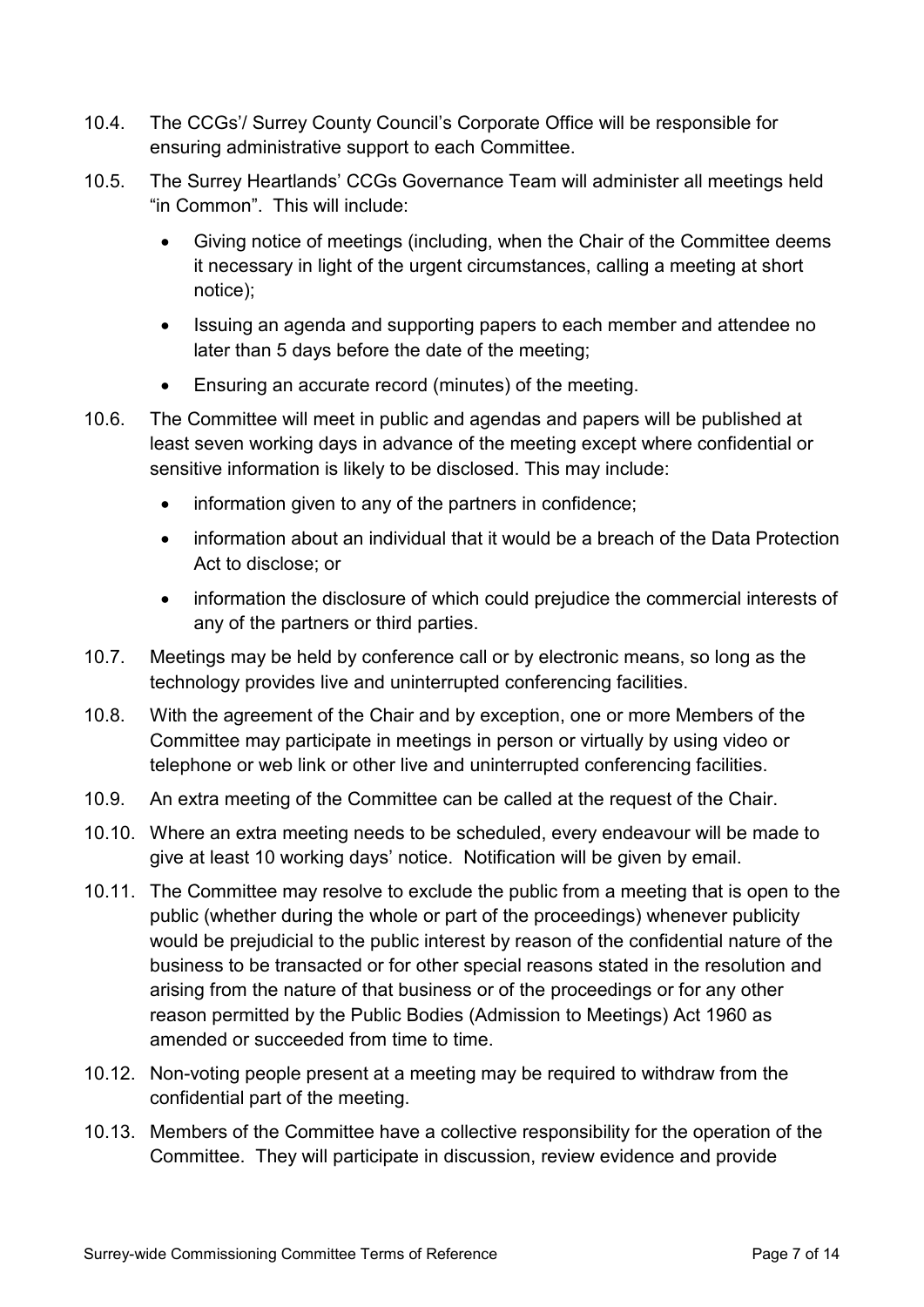objective expert input to the best of their knowledge and ability, and endeavour to reach a collective view.

#### **11. Agenda Preparation**

- 11.1. The Committee will develop the forward-looking rolling Agenda programme, maintained by the secretariat.
- 11.2. The Convener will work with the secretariat on the preparation of the next meeting agenda and consult with the other participating Chairs.

### **12. Managing Conflicts of Interest**

- 12.1. The members of the Committee must comply fully with NHS England Guidance and CCG Policy regarding Conflict of Interest<sup>2</sup>.
- 12.2. The Convener is responsible for managing conflicts of interest at a meeting of the Committee. If the Convener has a conflict of interest, then one of the other participating Chairs or another member of the Committee is responsible for deciding the appropriate course of action.
- 12.3. At the start of the meeting, the Convener will invite members to declare if they have any conflicts of interest with the business to be conducted, including previously declared interests.
- 12.4. The Convener will decide any necessary course of action to manage a declared conflict of interest as advised by the CCGs' Conflict of Interest Policy.
- 12.5. Any declared conflicts of interest will be recorded in the minutes along with any action taken, in a form as advised by the CCG Conflict of Interest Policy. In summary the information recorded is
	- the name of the person noting the interest;
	- the nature of the interest and why it gives rise to the conflict;
	- the item of the agenda to which the interest related;
	- how it was agreed that the conflict should be managed;
	- evidence that the conflict was managed as intended.

### **13. Decision-making (Committees in Common)**

- 13.1. The aim of the Committee is to achieve consensus decision-making wherever possible.
- 13.2. The Committee will normally meet using the "Committees in Common" arrangement with the other Surrey CCGs and Surrey County Council. When the Convener

<span id="page-7-0"></span><sup>&</sup>lt;sup>2</sup> The Management of Conflicts of Interest is included in the CCG Business Conduct Policy.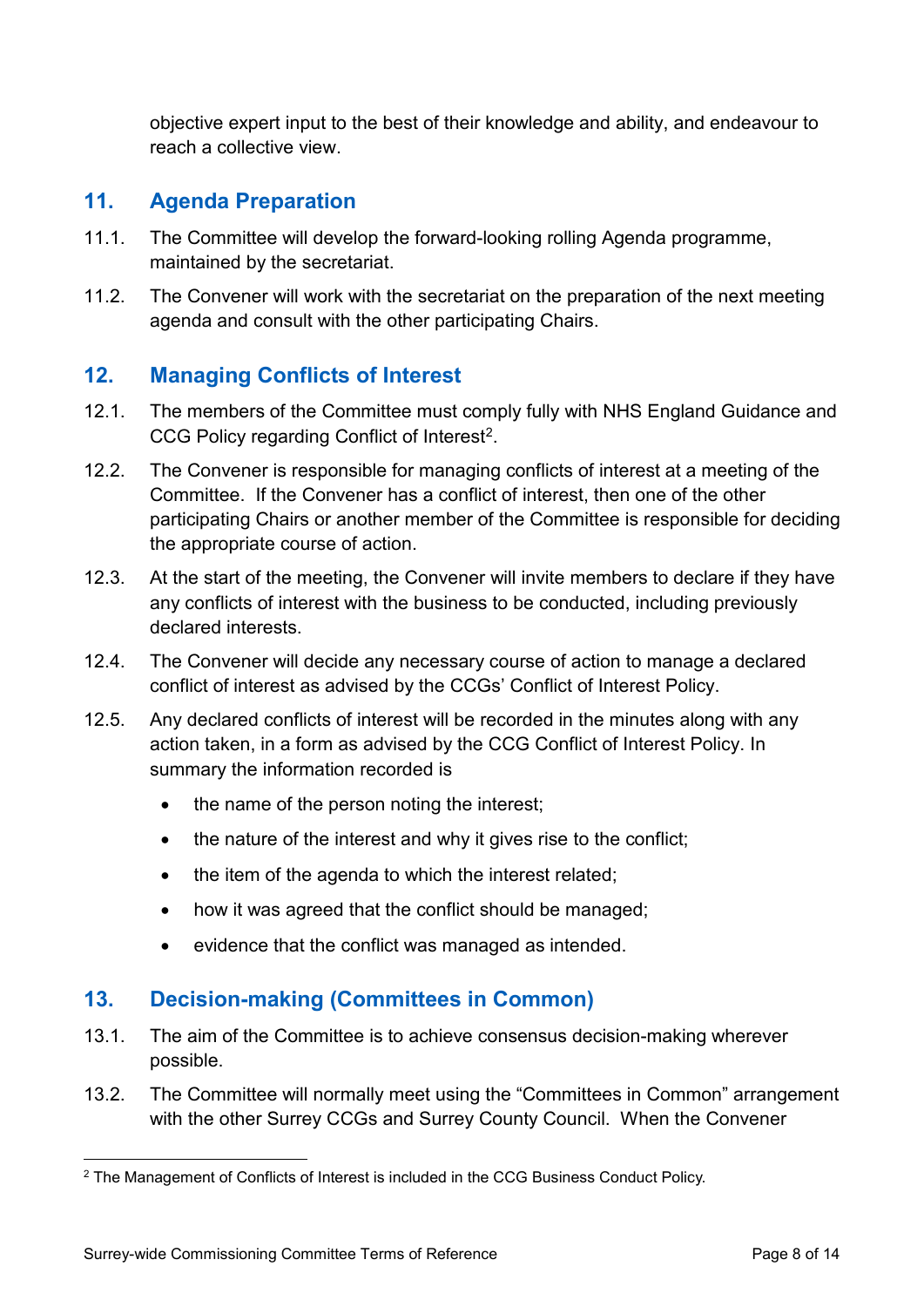determines a consensus has been achieved by the members present then the decision will be considered to have been made by the Committee.

- 13.3. Each voting member of the Committee shall have one vote. (It should be noted that an individual may be a member of more than one committee and is entitled to place their vote in each of their committees.)
- 13.4. If the Convener determines that there is no consensus or one member disputes that consensus has been achieved, a vote will be taken by the Committee members. (The other CCG Committees meeting at the same time will likewise take a vote.) The vote will be passed with a simple majority the votes of the Committee members present. In the case of an equal vote, the Chair shall have a second and casting vote.
- 13.5. The outcome of the vote will be shared with the other participating organisations in the "in common" meeting. There are two possible results:
	- a) **All Committees support the decision –** The decision is supported and becomes binding on the participating organisations.
	- b) **One or more Committees do not support the decision –** The meeting makes a judgement as to whether the decision can be delivered only in the organisations supporting the decision. If this is not possible the decision is declared as not being supported by all participating organisations.

For clarity – The "In-Common" meeting cannot force an individual organisation to support a decision.

- 13.6. The result of the vote will be recorded in the minutes and a record will also be made of the outcome of the voting for the other committees participating in the decision.
- 13.7. All decisions taken in good faith at a meeting of the Committee shall be valid even if there is any vacancy in its membership or, it is discovered subsequently, that there was a defect in the calling of the meeting, or the appointment of a member attending the meeting

### **14. Decision-making (Single Committee Issue)**

- 14.1. On occasions, an agenda item at a CIC meeting will be considered that is pertinent to only one participant Committee. All meeting members may contribute to the discussion. When a decision needs to be made, the Convener will invite committees not affected by the item to abstain from the decision-making.
- 14.2. A record of the discussion and decision need only be included in the minutes of the Committee involved in the item.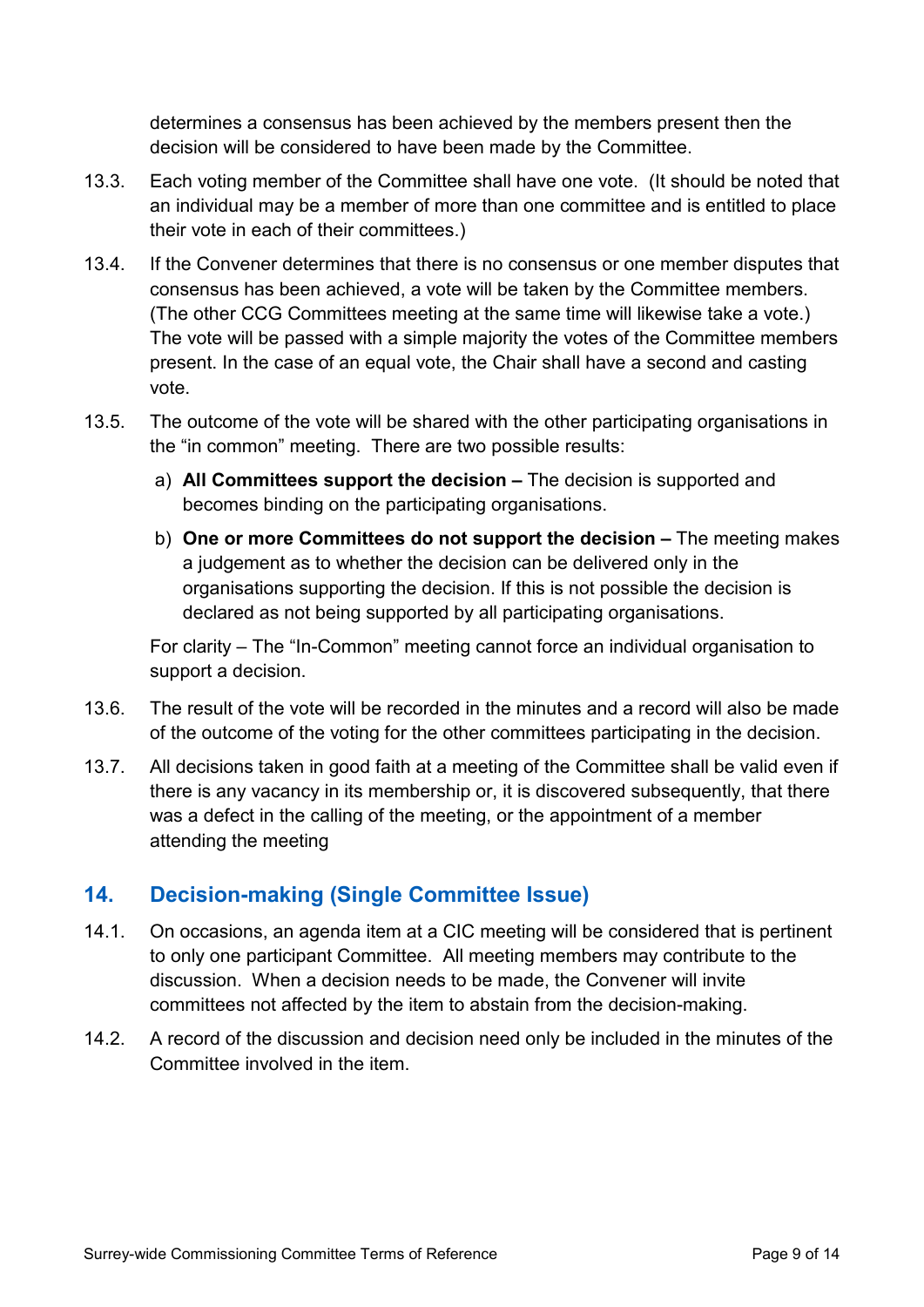### **15. Emergency/ Chair's action**

- 15.1. The Committee will delegate responsibility for emergency powers and urgent decisions to the Chair of each Committee who must consult at least one other member of the Committee.
- 15.2. Urgent decisions must be reported to the next Committee meeting following the urgent decision for ratification by the full meeting together with a report detailing the grounds on which it was decided to take the decision on an urgent basis and the efforts made to contact the relevant other members of the Committee prior to taking the decision.

#### **16. Secretariat**

- 16.1. The Surrey Heartlands' Governance Team will ensure the provision of a Secretary to the meeting who shall attend to take minutes of the meetings and provide appropriate administrative support to the Convener, Committee Chair and Committee members.
- 16.2. The Surrey Heartlands' Governance Team will be responsible for supporting the Convener in the management of the Committee's business and for drawing the Committee's attention to best practice, national guidance and other relevant documents as appropriate.
- 16.3. The Meeting Secretary will ensure minutes of the Committee will be presented to the next meeting for formal sign off and made available to the participating organisations for publication on their website. Minutes or sections of minutes which are of a confidential nature which would not be disclosed under a Freedom of Information Act request will not be made available on the participants' websites.

### **17. Policy and Best Practice**

17.1. The Committee will apply best corporate governance practice in its decision-making processes, covering a clear ethical basis to the business being considered; aligned business goals; an effective strategy incorporating stakeholder values; a well governed organisation and reporting systems to provide transparency and accountability.

### **18. Conduct of the Committee**

- 18.1. The CCG/ Surrey County Council has a code of conduct in place which defines required standards of behaviour for individuals working within this organisation, and those performing or authorising activities or advisory duties on our behalf. The Committee and its membership will conduct itself in accordance with these standards and principles.
- 18.2. The CCG code of conduct specifically covers an employee/member's responsibility in relation to hospitality and gifts, and has regard to: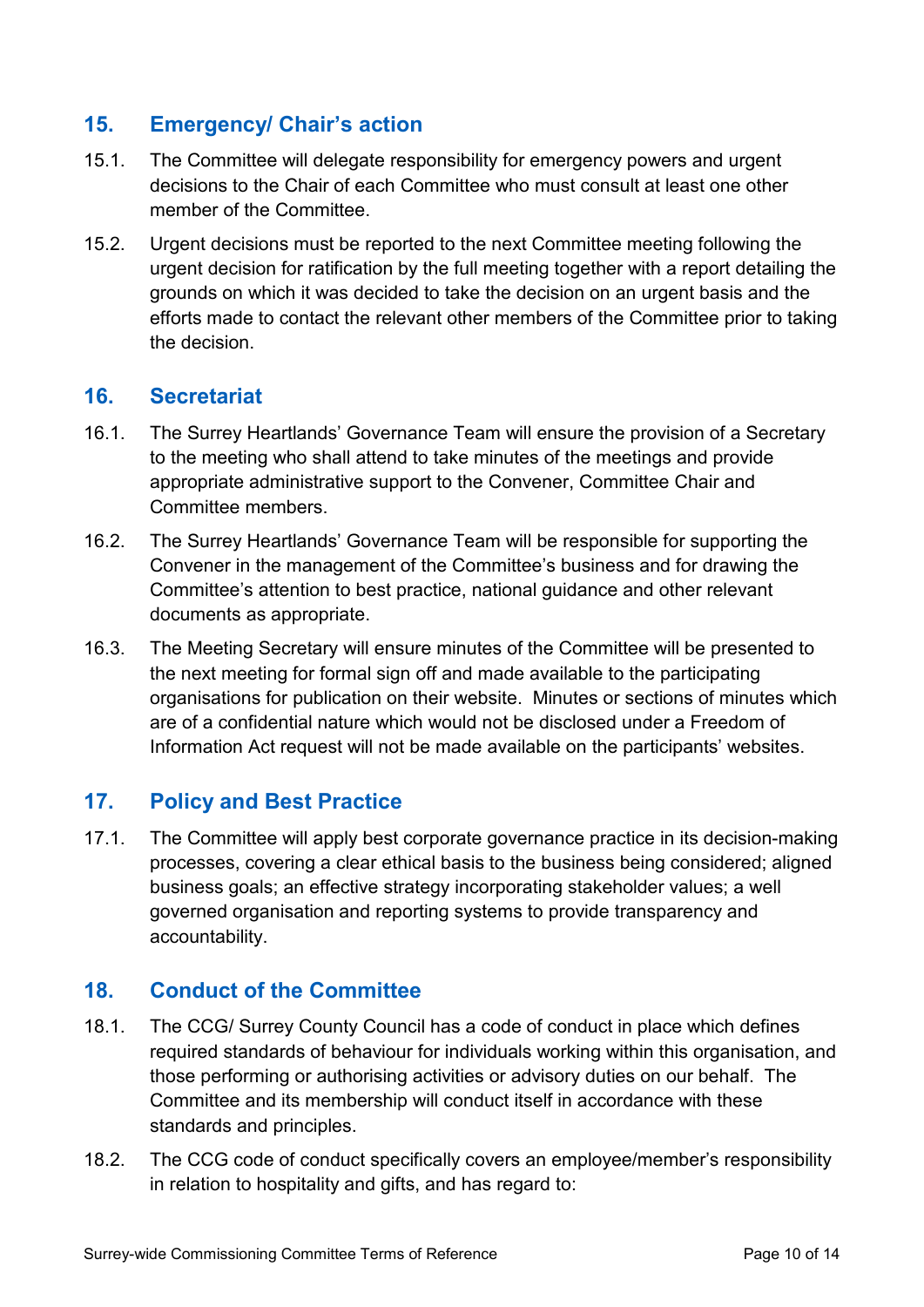- Professional Standards Authority: Standards for Members of NHS Boards and Clinical Commissioning Group Governing Bodies in England,
- NHS Business Services Authority: Standards of Business Conduct Procedure,
- Nolan seven principles of public life.
- 18.3. The Surrey County Council code of conduct covers members'/ employees' responsibilities in relation to managing conflicts of interest, hospitality and gifts.

#### **19. Review of Terms of Reference**

- 19.1. The Committee will also self-assess its performance on an annual basis (normally starting each November), referencing its work plan to ensure that the business transacted in meetings has effectively discharged the duties as set out in the Terms of Reference.
- 19.2. These terms of reference will be reviewed annually by the Committee membership. Any proposed significant changes to the ToR and responsibilities will be presented to the CCG Governing Body/ Surrey County Council Cabinet for approval.

#### **20. Review History**

20.1. These Terms of Reference are used by all three Surrey CCGs and Surrey County Council.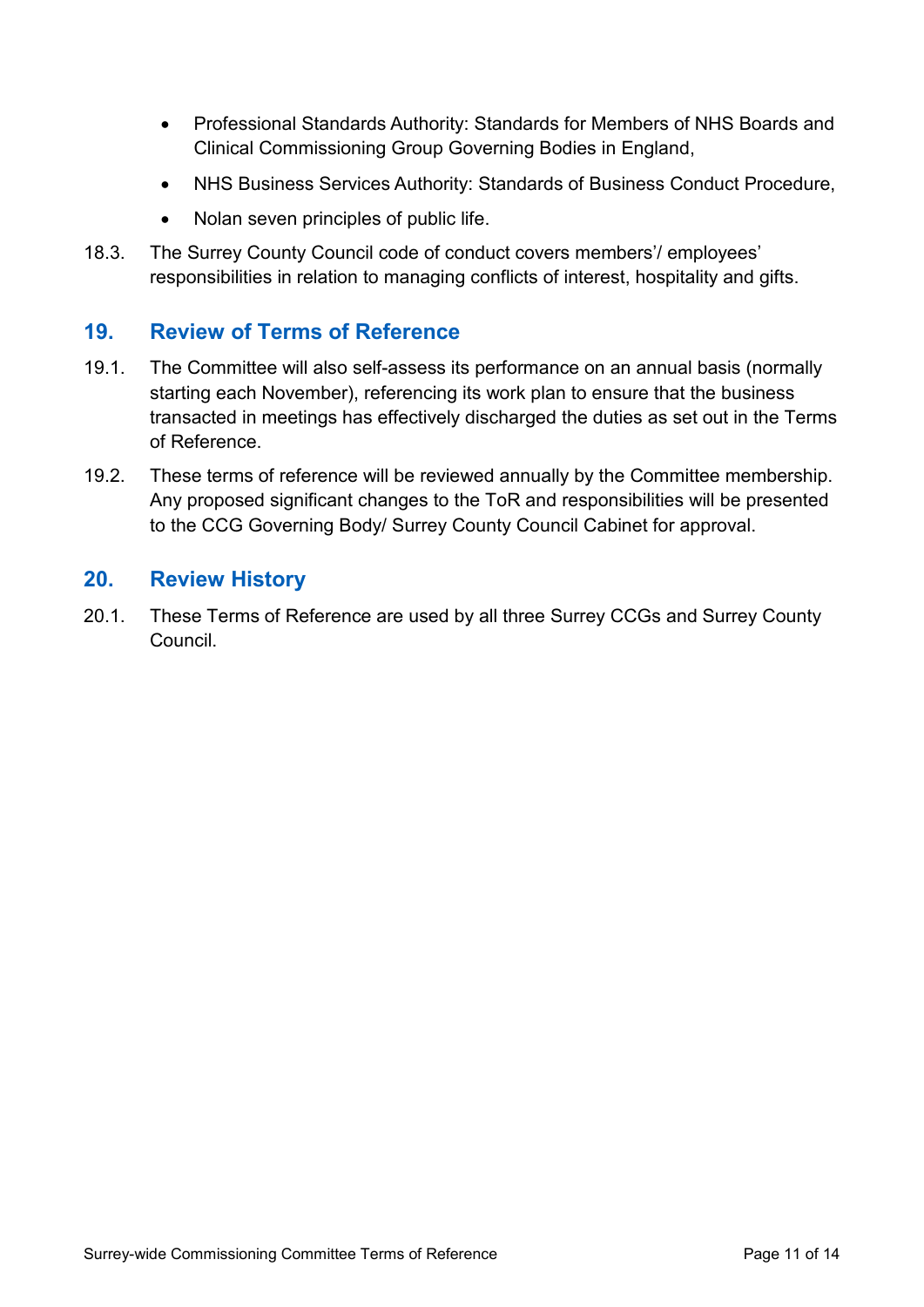# **Annex 1: List of commissioning decisions delegated to Surrey Commissioning Committees in Common**

| <b>Service/Scheme</b>                                                       | <b>Surrey</b><br><b>Heartlands</b><br><b>CCG</b> | <b>North East</b><br>Hants &<br><b>Farnham</b><br><b>CCG</b> | <b>Surrey Heath</b><br><b>CCG</b> | <b>Surrey</b><br><b>County</b><br><b>Council</b> |
|-----------------------------------------------------------------------------|--------------------------------------------------|--------------------------------------------------------------|-----------------------------------|--------------------------------------------------|
| <b>Acute Commissioning</b>                                                  |                                                  |                                                              |                                   |                                                  |
| <b>South Central Ambulance Service-</b><br><b>Patient Transport Service</b> | <b>Delegated</b>                                 | <b>Delegated</b>                                             | <b>Delegated</b>                  | <b>No</b>                                        |
| <b>Mental Health Services</b>                                               |                                                  |                                                              |                                   |                                                  |
| <b>Mental Health Services - Adult</b>                                       | <b>Delegated</b>                                 | <b>Delegated</b>                                             | <b>Delegated</b>                  | <b>Delegated</b>                                 |
| <b>CAMHS</b>                                                                | <b>Delegated</b>                                 | <b>Delegated</b>                                             | <b>Delegated</b>                  | <b>Delegated</b>                                 |
| Local Authority / Joint Services -<br><b>CAMHS</b>                          | <b>Delegated</b>                                 | <b>Delegated</b>                                             | <b>Delegated</b>                  | <b>Delegated</b>                                 |
| <b>IAPT Service</b>                                                         | <b>Delegated</b>                                 | <b>Delegated</b>                                             | <b>No</b>                         | <b>No</b>                                        |
| MH - Transformation                                                         | <b>Delegated</b>                                 | <b>Delegated</b>                                             | <b>No</b>                         | <b>No</b>                                        |
| MH - SLAs-Other providers (non-<br>NHS, inc. VS)                            | <b>Delegated</b>                                 | <b>Delegated</b>                                             | <b>No</b>                         | <b>No</b>                                        |
| MH - NCAs                                                                   | <b>Delegated</b>                                 | <b>Delegated</b>                                             | <b>No</b>                         | <b>No</b>                                        |
| <b>Learning Disability Services</b>                                         |                                                  |                                                              |                                   |                                                  |
| <b>Learning Disability Services</b>                                         | <b>Delegated</b>                                 | <b>Delegated</b>                                             | <b>Delegated</b>                  | <b>Delegated</b>                                 |
| <b>Community</b>                                                            |                                                  |                                                              |                                   |                                                  |
| <b>Healthy Children &amp; Families</b>                                      | <b>Delegated</b>                                 | <b>Delegated</b>                                             | <b>Delegated</b>                  | <b>Delegated</b>                                 |
| <b>Wheelchair services</b>                                                  | <b>Delegated</b>                                 | <b>Delegated</b>                                             | <b>Delegated</b>                  | <b>No</b>                                        |
| Children - SLAs - Other providers<br>(Non-NHS, incl. VS)                    | <b>Delegated</b>                                 | <b>Delegated</b>                                             | <b>Need to split</b><br>further   | <b>No</b>                                        |
| <b>Continuing Health Care</b>                                               |                                                  |                                                              |                                   |                                                  |
| <b>Continuing Care Services (All Care</b><br>Groups)                        | <b>Delegated</b>                                 | <b>Delegated</b>                                             | <b>Delegated</b>                  | <b>Delegated</b>                                 |
| <b>Funded Nursing Care</b>                                                  | <b>Delegated</b>                                 | <b>Delegated</b>                                             | <b>Delegated</b>                  | <b>Delegated</b>                                 |
| <b>Children Services - Sussex</b><br><b>Community NHS FT</b>                | <b>Delegated</b>                                 | <b>Delegated</b>                                             | <b>Delegated</b>                  | <b>Delegated</b>                                 |
| <b>Children Services - Continuing</b><br><b>Care Services</b>               | <b>Delegated</b>                                 | <b>Delegated</b>                                             | <b>Delegated</b>                  | <b>Delegated</b>                                 |
| <b>Hosted - Continuing Healthcare</b><br><b>Assessment &amp; Support</b>    | <b>Delegated</b>                                 | <b>Delegated</b>                                             | <b>Delegated</b>                  | <b>Delegated</b>                                 |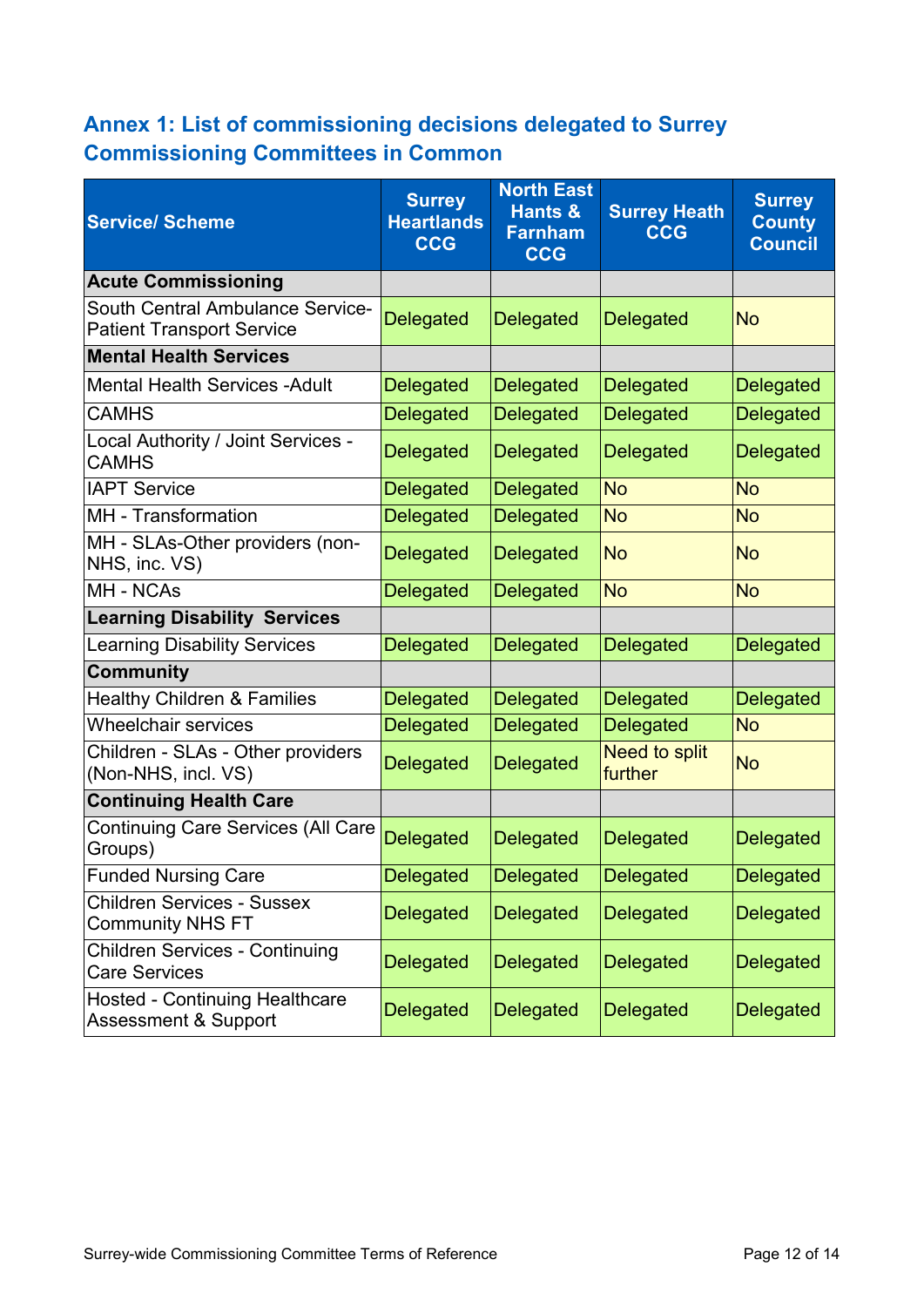| <b>Service/Scheme</b>   | <b>Surrey</b><br><b>Heartlands</b><br><b>CCG</b> | <b>North East</b><br>Hants &<br><b>Farnham</b><br><b>CCG</b> | <b>Surrey Heath</b><br><b>CCG</b>                                                                                                                               | <b>Surrey</b><br><b>County</b><br><b>Council</b> |
|-------------------------|--------------------------------------------------|--------------------------------------------------------------|-----------------------------------------------------------------------------------------------------------------------------------------------------------------|--------------------------------------------------|
| <b>Better Care Fund</b> |                                                  |                                                              |                                                                                                                                                                 |                                                  |
| <b>Better Care Fund</b> | <b>Delegated</b>                                 | <b>Delegated</b>                                             | Delegate<br><b>Surrey Wide</b><br>services. For<br>others, need to<br>split out and<br>decide line by<br>lline for ones<br>which are more<br>locality specific. | <b>Delegated</b>                                 |
| <b>Public Health</b>    |                                                  |                                                              |                                                                                                                                                                 |                                                  |
| Public                  | <b>No</b>                                        | <b>No</b>                                                    | <b>No</b>                                                                                                                                                       | <b>Delegated</b>                                 |